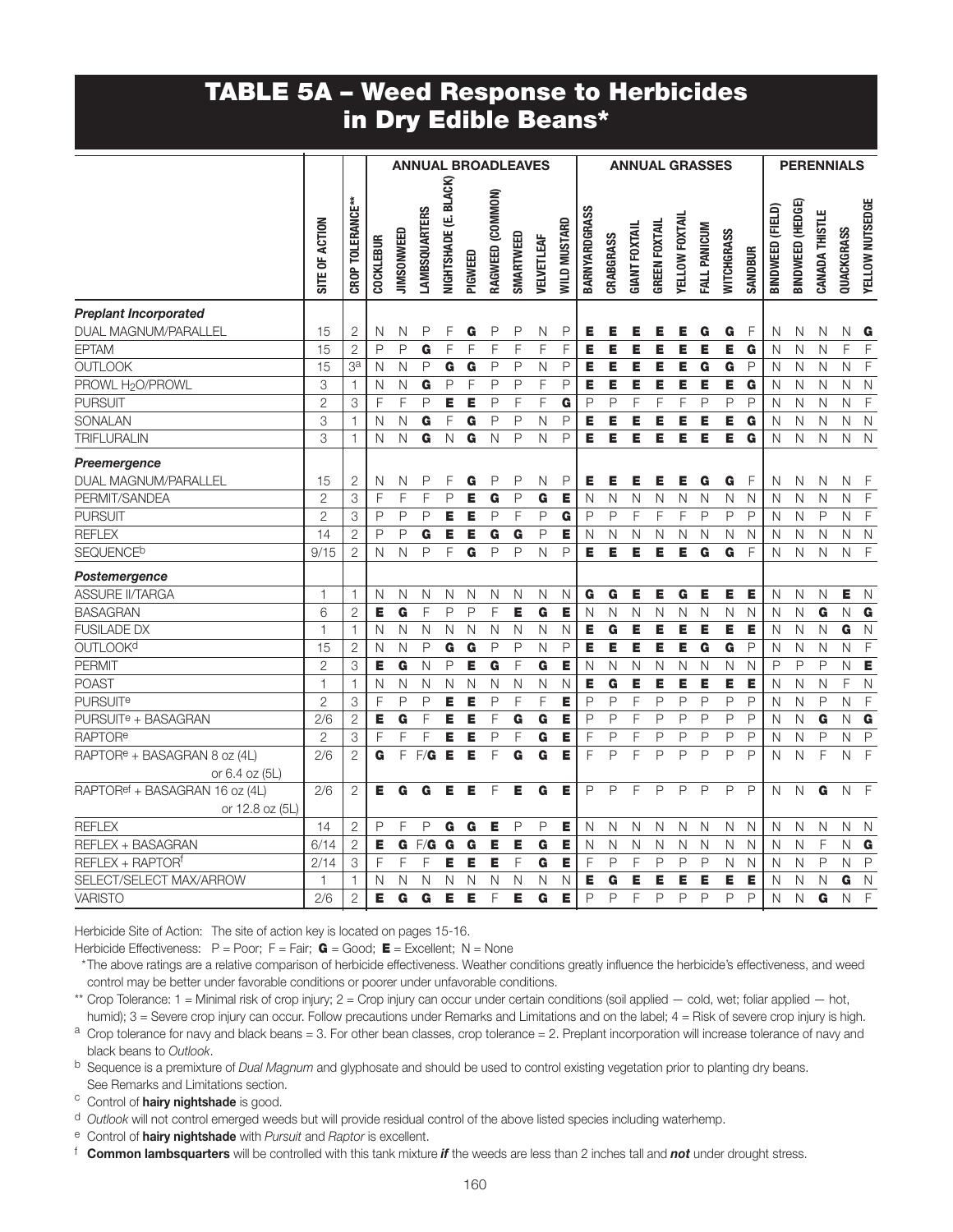## TABLE 5B – Dry Edible Bean Herbicides – Remarks and Limitations

|                                                    |                                                   |                   |                                    | Dry Edible Beans - Preplant Incorporated Only                                                                                                                                                                                                                                                                                                                                                                                                                                                                                                                                                                                                                                                                                                                                                                                                                                                                                                                                          |
|----------------------------------------------------|---------------------------------------------------|-------------------|------------------------------------|----------------------------------------------------------------------------------------------------------------------------------------------------------------------------------------------------------------------------------------------------------------------------------------------------------------------------------------------------------------------------------------------------------------------------------------------------------------------------------------------------------------------------------------------------------------------------------------------------------------------------------------------------------------------------------------------------------------------------------------------------------------------------------------------------------------------------------------------------------------------------------------------------------------------------------------------------------------------------------------|
| <b>Weed Controlled</b>                             | <b>Herbicide</b>                                  | Rate lb/A<br>a.i. | Formulation/A                      | <b>Remarks and Limitations</b>                                                                                                                                                                                                                                                                                                                                                                                                                                                                                                                                                                                                                                                                                                                                                                                                                                                                                                                                                         |
| <b>Annual grasses</b>                              | <b>EPTC</b><br>(Eptam)                            | 2.25              | 1.25 qt 7EC                        | • Apply preplant incorporated only.<br>• Refer to Table 5A for weed control and crop tolerance<br>ratings.<br>• Incorporate immediately after application.<br>• Eptam suppresses common ragweed and wild mustard.<br>• Prowl (pendimethalin), trifluralin, or Sonalan should be<br>tank mixed with <b>Eptam</b> for additional broadleaf control,<br>including lambsquarters.<br>. Pursuit (2 oz) can be added to tank mixes with Prowl,<br>trifluralin, or Sonalan for nightshade control.<br>· Pursuit (2 oz) may also be applied preemergence after<br>preplant incorporated applications of Eptam tank mixed with<br>Prowl, trifluralin, or Sonalan. See remarks for Pursuit.<br>• A postemergence application of Basagran, Pursuit or Raptor<br>may be necessary for additional broadleaf control.<br>• DO NOT use on adzuki beans.<br>• Refer to label and Table 12 for crop rotation restrictions.                                                                              |
|                                                    | dimethenamid-P<br>(Outlook)                       | 0.66              | 14 oz 6L                           | • Apply preplant incorporated only.<br>• Refer to Table 5A for weed control and crop tolerance ratings.<br>• Outlook may be applied early postemergence. Refer to the<br>postemergence section for more information.<br>• Reduce the Outlook rate to 12 oz/A on coarse-textured soil<br>with low organic matter.<br>. Navy and black beans are more sensitive to Outlook applica-<br>tions than Dual Magnum.<br>· Outlook provides better pigweed and nightshade control<br>than Dual Magnum.<br>• Prowl, trifluralin, or Sonalan can be tank mixed preplant<br>incorporated for lambsquarters control.<br>• Pursuit (2 oz) can be tank mixed for nightshade and addition-<br>al broadleaf weed control.<br>• A postemergence application of Basagran, Pursuit, or Raptor<br>may be necessary for additional broadleaf control.<br>• DO NOT apply Outlook within 70 days of harvest.<br>• DO NOT use on adzuki beans.<br>• Refer to label and Table 12 for crop rotation restrictions. |
| <b>Annual grasses</b><br><b>Annual broadleaves</b> | pendimethalin<br>(Prowl)<br>0R<br>(Prowl $H_2O$ ) | 0.75              | 1.8 pt 3.3EC<br>OR<br>1.6 pt 3.8CS | • Apply preplant incorporated only.<br>• Refer to Table 5A for weed control and crop tolerance<br>ratings.<br>• Incorporate immediately after application.<br>• Prowl provides better velvetleaf control than trifluralin or<br>Sonalan.<br>• Prowl should be tank mixed with Eptam. Other measures<br>may need to be taken for additional broadleaf control.<br>• Refer to label and Table 12 for crop rotation restrictions.                                                                                                                                                                                                                                                                                                                                                                                                                                                                                                                                                         |
|                                                    | ethalfluralin<br>(Sonalan)                        | 0.75              | 2 pt 3EC                           | • Apply preplant incorporated only.<br>• Refer to Table 5A for weed control and crop tolerance<br>ratings.<br>• Incorporate immediately after application.<br>• Sonalan should be tank mixed with Eptam. Other<br>measures may need to be taken for additional broadleaf<br>control.<br>• Refer to label and Table 12 for crop rotation restrictions.                                                                                                                                                                                                                                                                                                                                                                                                                                                                                                                                                                                                                                  |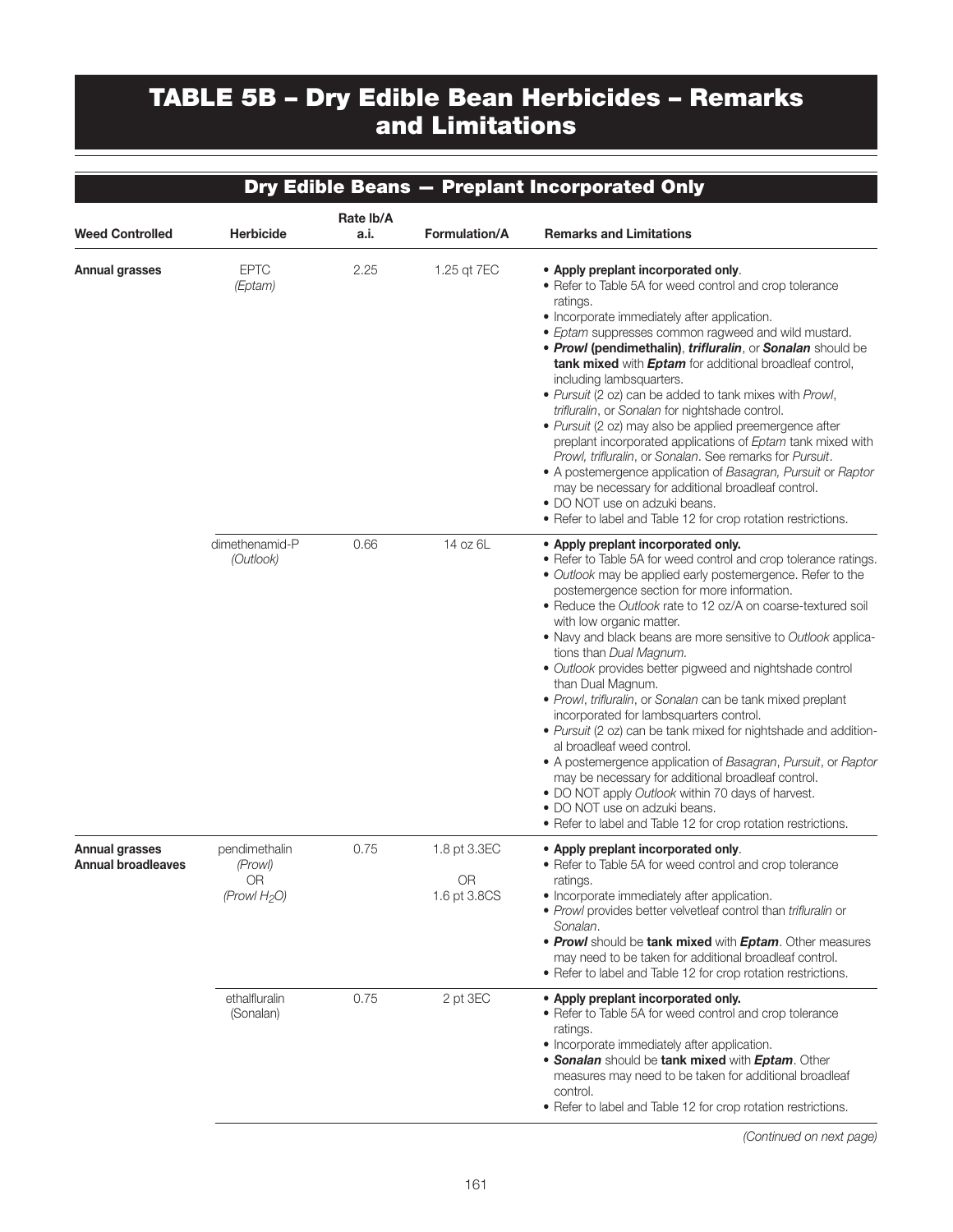### Dry Edible Beans — Preplant Incorporated Only *(continued)*

| <b>Weed Controlled</b>                      | <b>Herbicide</b>      | Rate Ib/A<br>a.i. | <b>Formulation/A</b> | <b>Remarks and Limitations</b>                                                                                                                                                                                                                                                                                                                          |
|---------------------------------------------|-----------------------|-------------------|----------------------|---------------------------------------------------------------------------------------------------------------------------------------------------------------------------------------------------------------------------------------------------------------------------------------------------------------------------------------------------------|
| (continued)                                 |                       |                   |                      |                                                                                                                                                                                                                                                                                                                                                         |
| Annual grasses<br><b>Annual broadleaves</b> | trifluralin<br>(many) | 0.5               | pt 4EC               | • Apply preplant incorporated only.<br>• Refer to Table 5A for weed control and crop tolerance<br>ratings.<br>• Incorporate immediately after application.<br>• Trifluralin provides better pigweed control than Prowl or<br>Sonalan.<br>• Trifluralin should be tank mixed with Eptam. Other<br>measures may need to be taken for additional broadleaf |

control.

• Refer to label and Table 12 for crop rotation restrictions.

|                        |                                                                                     |                   | Dry Edible Beans - Soil Applied               |                                                                                                                                                                                                                                                                                                                                                                                                                                                                                                                                                                                                                                                                                                                                                                                                                                                                                                                                                                                                                                                                          |
|------------------------|-------------------------------------------------------------------------------------|-------------------|-----------------------------------------------|--------------------------------------------------------------------------------------------------------------------------------------------------------------------------------------------------------------------------------------------------------------------------------------------------------------------------------------------------------------------------------------------------------------------------------------------------------------------------------------------------------------------------------------------------------------------------------------------------------------------------------------------------------------------------------------------------------------------------------------------------------------------------------------------------------------------------------------------------------------------------------------------------------------------------------------------------------------------------------------------------------------------------------------------------------------------------|
| <b>Weed Controlled</b> | <b>Herbicide</b>                                                                    | Rate Ib/A<br>a.i. | Formulation/A                                 | <b>Remarks and Limitations</b>                                                                                                                                                                                                                                                                                                                                                                                                                                                                                                                                                                                                                                                                                                                                                                                                                                                                                                                                                                                                                                           |
| Annual grasses         | s-metolachlor<br>(Dual Magnum, EverpreX)<br><b>OR</b><br>(Dual II Magnum,<br>Cinch) | 1.27              | 1.33 pt 7.62EC<br><b>OR</b><br>1.33 pt 7.64EC | • May be applied preplant incorporated or preemergence.<br>• Refer to Table 5A for weed control and crop tolerance<br>ratings.<br>• PREPLANT INCORPORATED Dual Magnum minimizes the<br>danger of bean injury.<br>• DO NOT apply if soil is cracking and beans are in the crook<br>stage.<br>• Reduce Dual Magnum rate to 1 pt/A on coarse-textured<br>soils with low organic matter.<br>• Preemergence applications require rainfall for incorporation.<br>Rotary hoe if no rainfall occurs within 7 days.<br>• Dual Magnum provides better yellow nutsedge control than<br>Outlook.<br>· Prowl, trifluralin or Sonalan can be tank mixed preplant<br>incorporated for lambsquarters control.<br>• Pursuit (2 oz) can be tank mixed for nightshade and<br>additional broadleaf control.<br>• A postemergence application of Basagran, Pursuit or Raptor<br>may be necessary for additional broadleaf control.<br>. DO NOT apply Dual Magnum within 60 days of harvest.<br>• DO NOT use on adzuki beans.<br>• Refer to label and Table 12 for crop rotation restrictions. |
|                        | metolachlor<br>(Parallel PCS)                                                       | 1.3               | 1.33 pt 8EC                                   | • May be applied preplant incorporated or<br>preemergence.<br>• Parallel PCS is a mix of the R and S-isomers of<br>metolachlor. Limited research has shown that 1.33 pt/A<br>of these products provide similar activity to s-metolachlor<br>products at 1.33 pt/A. However, Parallel PCS may not<br>provide the consistency, length of control or performance<br>on more difficult to control weeds. Rates would need to<br>be increased to 2.0 pt/A to provide the same amount of<br>s-metolachlor (the more active isomer) in the 1.33 pt/A rate<br>of Dual Magnum/ Dual II Magnum/Cinch (s-metolachlor).<br>• Refer to Table 5A for weed control and crop tolerance<br>ratings.<br>• See remarks and limitations for Dual Magnum.<br>• DO NOT use on adzuki beans.<br>• Refer to label and Table 12 for crop rotation restrictions.                                                                                                                                                                                                                                   |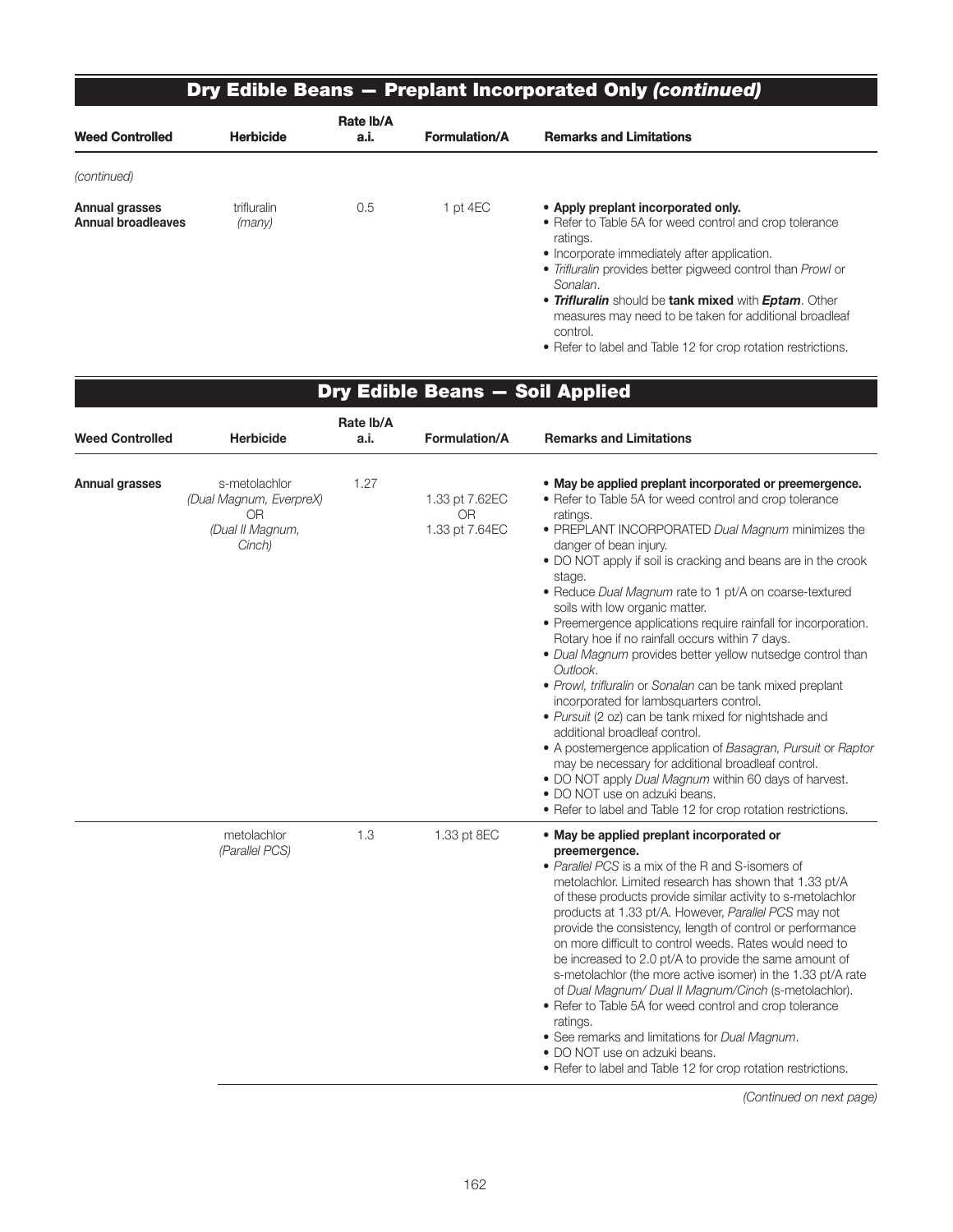|                           |                                                       | Rate Ib/A |                      | Dry Edible Beans - Soil Applied (continued)                                                                                                                                                                                                                                                                                                                                                                                                                                                                                                                                                                                                                                                                                                                                                                                                                                                                                                                                                                                                                                                                                                                                                                                                                                                                                                                                                                                                                            |
|---------------------------|-------------------------------------------------------|-----------|----------------------|------------------------------------------------------------------------------------------------------------------------------------------------------------------------------------------------------------------------------------------------------------------------------------------------------------------------------------------------------------------------------------------------------------------------------------------------------------------------------------------------------------------------------------------------------------------------------------------------------------------------------------------------------------------------------------------------------------------------------------------------------------------------------------------------------------------------------------------------------------------------------------------------------------------------------------------------------------------------------------------------------------------------------------------------------------------------------------------------------------------------------------------------------------------------------------------------------------------------------------------------------------------------------------------------------------------------------------------------------------------------------------------------------------------------------------------------------------------------|
| <b>Weed Controlled</b>    | <b>Herbicide</b>                                      | a.i.      | <b>Formulation/A</b> | <b>Remarks and Limitations</b>                                                                                                                                                                                                                                                                                                                                                                                                                                                                                                                                                                                                                                                                                                                                                                                                                                                                                                                                                                                                                                                                                                                                                                                                                                                                                                                                                                                                                                         |
| (continued)               |                                                       |           |                      |                                                                                                                                                                                                                                                                                                                                                                                                                                                                                                                                                                                                                                                                                                                                                                                                                                                                                                                                                                                                                                                                                                                                                                                                                                                                                                                                                                                                                                                                        |
| <b>Annual grasses</b>     | glyphosate +<br>s-metolachlor<br>(Sequence)<br>$^{+}$ | 1.64      | 3 pt 2.25L<br>$^{+}$ | • May be applied preplant or preemergence.<br>• Sequence contains 0.9 lb a.e./A of glyphosate and<br>1.2 pt/A of Dual Magnum.<br>• Sequence is best used to control existing vegetation prior                                                                                                                                                                                                                                                                                                                                                                                                                                                                                                                                                                                                                                                                                                                                                                                                                                                                                                                                                                                                                                                                                                                                                                                                                                                                          |
|                           | ammonium sulfate                                      |           | 17 lb/100 gal        | to planting no-till dry beans with the residual control of Dual<br>Magnum.<br>• Refer to Table 5A for residual weed control and crop<br>tolerance ratings.<br>• DO NOT apply to emerged dry bean - severe injury will occur.<br>• DO NOT apply more than 3.5 pt/A on coarse textured soils<br>or 4 pt/A on medium and fine textured soils.<br>• Apply only one application per crop year.<br>• Refer to label and Table 12 for crop rotation restrictions.                                                                                                                                                                                                                                                                                                                                                                                                                                                                                                                                                                                                                                                                                                                                                                                                                                                                                                                                                                                                             |
| <b>Annual broadleaves</b> | halosulfuron<br>(Permit/Sandea)                       | 0.023     | 0.67 oz 75DG         | • May be applied preplant incorporated or preemergence.<br>• Refer to Table 5A for weed control and crop tolerance ratings.<br>• Reduce the rate of Permit/Sandea to 0.5 oz/A on lighter<br>textured soils with low organic matter.<br>• Permit/Sandea can cause injury under cool and wet growing<br>conditions.<br>• Delayed maturity may result from applications of Permit/<br>Sandea.<br>• Dry bean varieties and classes vary in their tolerance to<br>Permit/Sandea. From MSU research, CAUTION should be<br>taken when applying Permit/Sandea to kidney and black beans.<br>• Permit/Sandea can be tank mixed with Eptam for grass and<br>additional lambsquarters control.<br>• Permit/Sandea can be tank mixed with metolachlor products<br>or Outlook for annual grass control.<br>· Permit/Sandea will not control ALS-resistant weed species.<br>. DO NOT plant SUGAR BEETS within 21 months of a Permit/<br>Sandea application.<br>• Refer to label and Table 12 for crop rotation restrictions.                                                                                                                                                                                                                                                                                                                                                                                                                                                         |
|                           | imazethapyr<br>(Pursuit)                              | 0.031     | 2 oz 2L              | . May be applied preplant incorporated or<br>preemergence.<br>• Refer to Table 5A for weed control and crop tolerance ratings.<br>• DO NOT use on sands or loamy sand soils.<br>• DO NOT apply Pursuit if cold and/or wet conditions are<br>present or predicted to occur within 1 week of application.<br>• Delayed maturity may result from applications of Pursuit. DO<br>NOT apply if planting is delayed and frost is likely to occur<br>prior to maturity.<br>• On heavy soils with greater than 2% organic matter and<br>heavy weed pressure, 3 oz of Pursuit may be applied.<br>• Pursuit can be tank mixed and applied preplant incorporated<br>with Eptam plus trifluralin; Prowl or Sonalan; or Dual<br>Magnum or Outlook; or preemergence with Dual Magnum<br>or Outlook. Pursuit in these mixes will control eastern black<br>nightshade.<br>• Preemergence applications require rainfall for incorporation.<br>Rotary hoe if no rainfall occurs within 7 days.<br>· Pursuit will NOT control common ragweed.<br>• Dry bean varieties vary in their sensitivity to Pursuit. Use<br>ONLY on navy, black turtle, pinto, kidney, and cranberry<br>beans. DO NOT use on DOMINO black or OLATHE pinto<br>beans.<br>• DO NOT apply within 60 days of harvest.<br>. DO NOT use if SUGAR BEETS, CUCUMBERS, CANOLA or<br>TOMATOES are in the rotation; requires 40 months and a<br>soil bioassay.<br>• Refer to label and Table 12 for crop rotation restrictions. |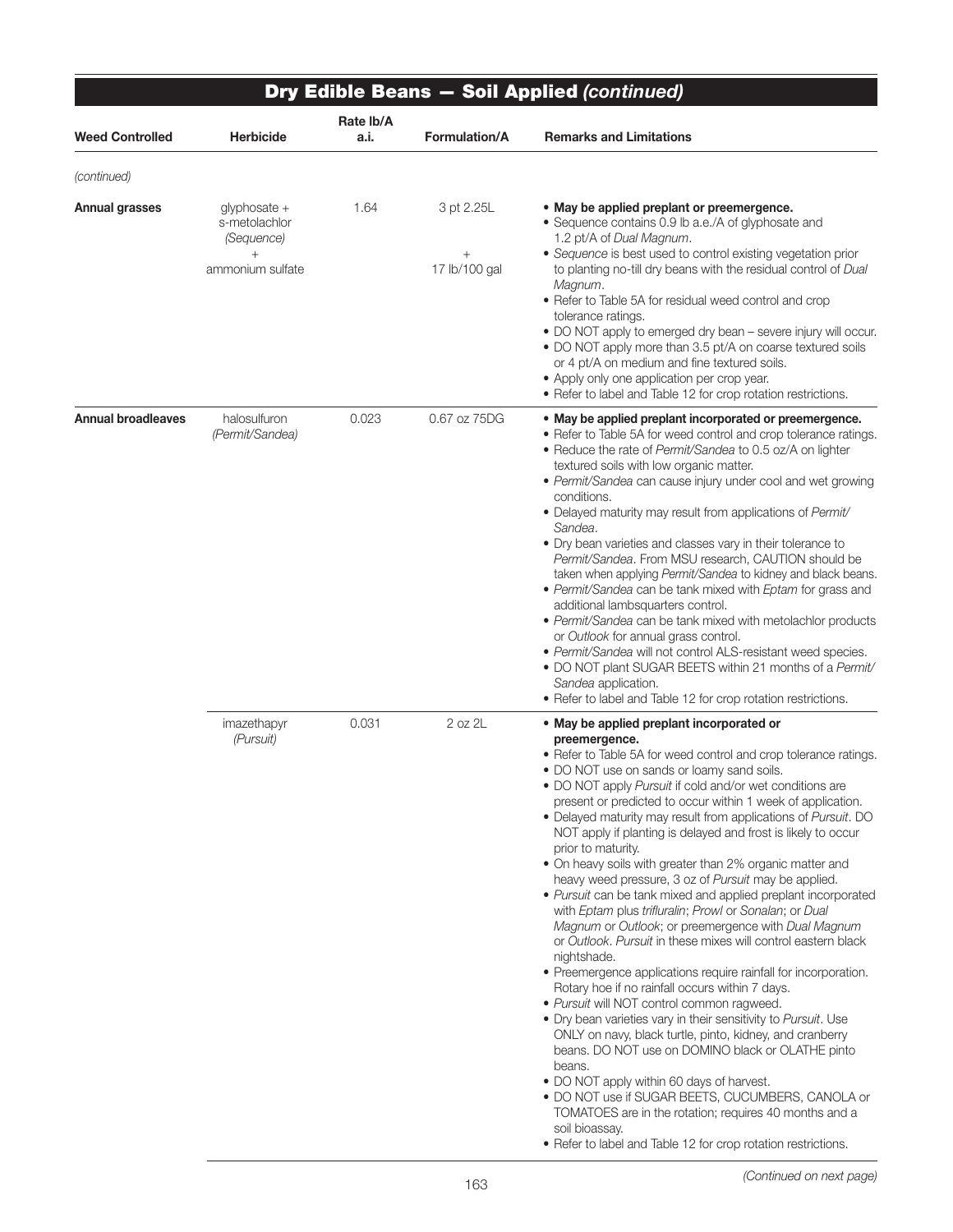|                           | <b>Dry Edible Beans - Soil Applied (continued)</b> |                   |                      |                                                                                                                                                                                                                                                                                                                                                                                                                                                                                                                                                                                                                                                                                                                                                     |  |  |  |  |
|---------------------------|----------------------------------------------------|-------------------|----------------------|-----------------------------------------------------------------------------------------------------------------------------------------------------------------------------------------------------------------------------------------------------------------------------------------------------------------------------------------------------------------------------------------------------------------------------------------------------------------------------------------------------------------------------------------------------------------------------------------------------------------------------------------------------------------------------------------------------------------------------------------------------|--|--|--|--|
| <b>Weed Controlled</b>    | <b>Herbicide</b>                                   | Rate Ib/A<br>a.i. | <b>Formulation/A</b> | <b>Remarks and Limitations</b>                                                                                                                                                                                                                                                                                                                                                                                                                                                                                                                                                                                                                                                                                                                      |  |  |  |  |
| (continued)               |                                                    |                   |                      |                                                                                                                                                                                                                                                                                                                                                                                                                                                                                                                                                                                                                                                                                                                                                     |  |  |  |  |
| <b>Annual broadleaves</b> | fomesafen<br>(Reflex)                              | 0.25              | 1 pt $2L$            | • May be applied preplant surface or preemergence.<br>• Refer to Table 5C for weed control and crop tolerance<br>ratings.<br>• Reflex will provide 4-5 weeks of control and/or suppression<br>of broadleaf weeds.<br>• Rainfall that splashes treated soil onto newly emerged seed-<br>lings can cause temporary crop injury.<br>• Tank mixtures or sequential herbicide applications are<br>needed to broaden the spectrum of weed control.<br>• Reflex can be applied only in the Lower Peninsula of<br>Michigan.<br>• DO NOT apply <i>Reflex</i> or other fomesafen products to the<br>same field in CONSECUTIVE years.<br>• The maximum use rate of Reflex per field is 1 pint per acre.<br>• Refer to Table 12 for crop rotation restrictions. |  |  |  |  |

 $\overline{\phantom{0}}$ 

| <b>Weed Controlled</b> | <b>Herbicide</b>                                                                                     | Rate Ib/A<br>a.i. | Formulation/A                                    | <b>Remarks and Limitations</b>                                                                                                                                                                                                                                                                                                                                                                                                                                                                                                                                                                                                                                                                                                                                                                                                                                                                                           |
|------------------------|------------------------------------------------------------------------------------------------------|-------------------|--------------------------------------------------|--------------------------------------------------------------------------------------------------------------------------------------------------------------------------------------------------------------------------------------------------------------------------------------------------------------------------------------------------------------------------------------------------------------------------------------------------------------------------------------------------------------------------------------------------------------------------------------------------------------------------------------------------------------------------------------------------------------------------------------------------------------------------------------------------------------------------------------------------------------------------------------------------------------------------|
| <b>Grasses</b>         | quizalofop-P-ethyl<br>(Assure II/Targa)<br>$^{+}$<br>crop oil concentrate<br><b>OR</b><br>surfactant | 0.044             | 7 oz 0.88L<br>$^{+}$<br>1%<br><b>OR</b><br>0.25% | • Refer to Table 5A for weed control and crop tolerance<br>ratings.<br>• Treat actively growing grasses (annual grasses up to<br>4 inches).<br>• DO NOT apply to grasses under stress - poor weed<br>control will result.<br>• DO NOT cultivate within 5 days prior to and 7 days following<br>application.<br>• Allow 30 days between Assure II/Targa application and dry<br>bean harvest.<br>• Assure II/Targa can be tank mixed with Basagran for foxtails<br>and barnyardgrass. Increase the Assure II/Targa rate by 2 oz.<br>• Tank mixes with Pursuit and Raptor are not recommended<br>- grass antagonism will occur.<br>• Assure II/Targa (10 oz/A) plus crop oil concentrate (1% v/v)<br>or nonionic surfactant (0.25% v/v) will control quackgrass<br>6-10 inches tall. A sequential application of 7 oz/A may be<br>needed 14-21 days later.<br>• Refer to label and Table 12 for crop rotation restrictions. |
|                        | fluazifop-P-butyl<br>(Fusilade DX)<br>$^{+}$<br>crop oil concentrate                                 | 0.188             | 12 oz 2L<br>$+$<br>1%                            | • Refer to Table 5A for weed control and crop tolerance<br>ratings.<br>• Apply 6 oz/A of Fusilade DX to control volunteer corn.<br>• Allow 60 days between Fusilade DX application and dry<br>bean harvest.<br>• Two applications 7-14 days apart are usually needed for<br>control of perennial grasses.<br>. Tank mixes with Pursuit and Raptor are not recommended -<br>grass antagonism will occur.<br>• DO NOT apply more than 48 oz/A of Fusilade DX per<br>season.<br>• Refer to label and Table 12 for crop rotation restrictions.                                                                                                                                                                                                                                                                                                                                                                               |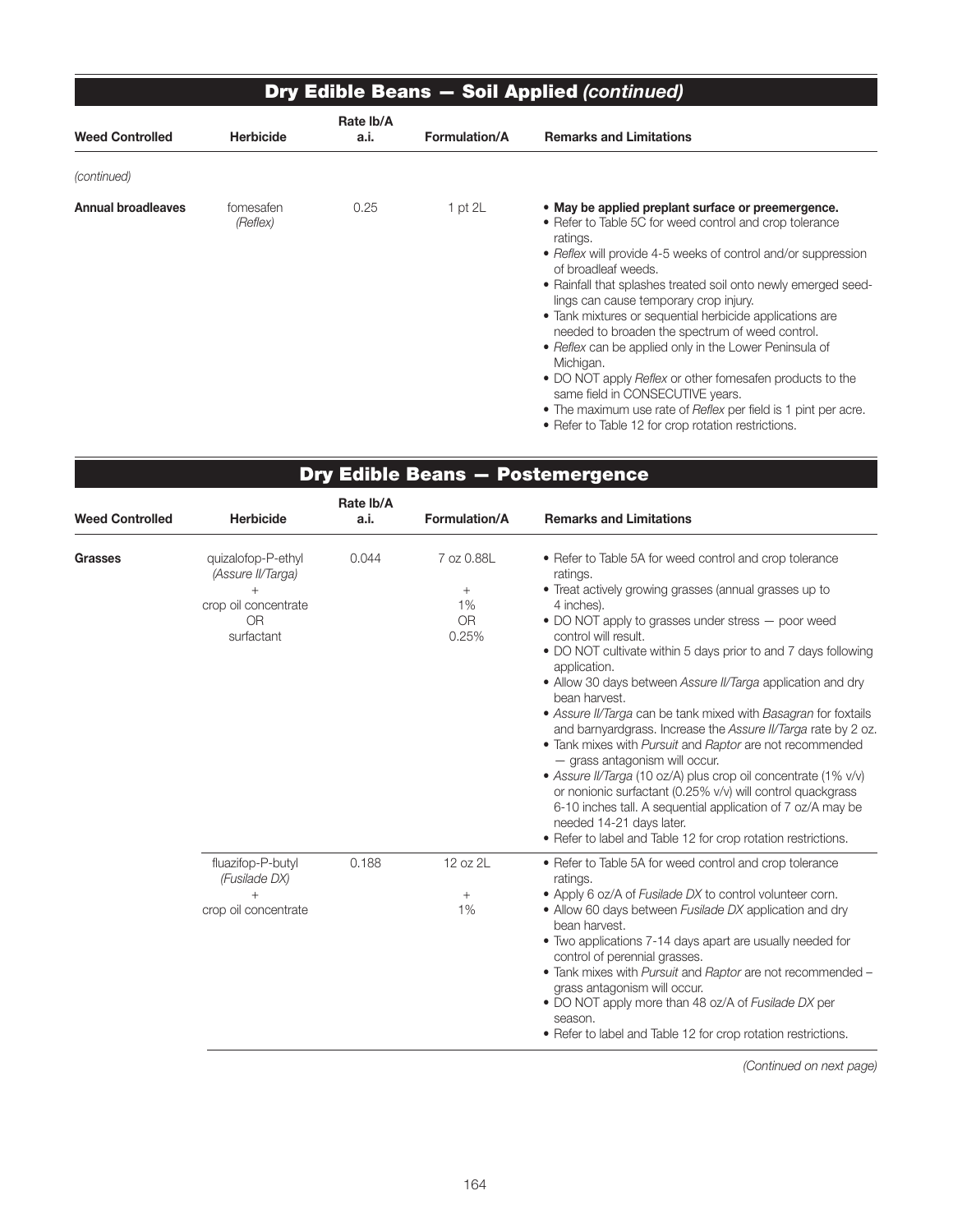| Dry Edible Beans - Postemergence (continued) |                                                                                                                                 |                   |                                                                                                  |                                                                                                                                                                                                                                                                                                                                                                                                                                                                                                                                                                                                                                                                                                                                                                                                                                                                                                                                                                                                                                                                                                                                                                                                                                                                                                                                                    |  |  |
|----------------------------------------------|---------------------------------------------------------------------------------------------------------------------------------|-------------------|--------------------------------------------------------------------------------------------------|----------------------------------------------------------------------------------------------------------------------------------------------------------------------------------------------------------------------------------------------------------------------------------------------------------------------------------------------------------------------------------------------------------------------------------------------------------------------------------------------------------------------------------------------------------------------------------------------------------------------------------------------------------------------------------------------------------------------------------------------------------------------------------------------------------------------------------------------------------------------------------------------------------------------------------------------------------------------------------------------------------------------------------------------------------------------------------------------------------------------------------------------------------------------------------------------------------------------------------------------------------------------------------------------------------------------------------------------------|--|--|
| <b>Weed Controlled</b>                       | <b>Herbicide</b>                                                                                                                | Rate Ib/A<br>a.i. | <b>Formulation/A</b>                                                                             | <b>Remarks and Limitations</b>                                                                                                                                                                                                                                                                                                                                                                                                                                                                                                                                                                                                                                                                                                                                                                                                                                                                                                                                                                                                                                                                                                                                                                                                                                                                                                                     |  |  |
| (continued)                                  |                                                                                                                                 |                   |                                                                                                  |                                                                                                                                                                                                                                                                                                                                                                                                                                                                                                                                                                                                                                                                                                                                                                                                                                                                                                                                                                                                                                                                                                                                                                                                                                                                                                                                                    |  |  |
| <b>Grasses</b>                               | sethoxydim<br>(Poast)<br>$+$<br>crop oil concentrate<br>$^{+}$<br>ammonium sulfate                                              | 0.19              | 1 pt 1.5SC<br>$\! + \!\!\!\!$<br>1 qt<br>$+$<br>2.5 <sub>lb</sub>                                | • Refer to Table 5A for weed control and crop tolerance<br>ratings.<br>• Reduced rates of Poast (12 oz/A) may be used when<br>barnyardgrass, green and giant foxtail, and fall panicum<br>I are ess than 4 inches tall and the target species.<br>• DO NOT apply to grasses under stress - poor weed<br>control will result.<br>. DO NOT cultivate within 5 days prior to and 7 days following<br>application.<br>• Allow 30 days between Poast application and dry bean<br>harvest.<br>· Poast is generally less effective than other postemergence<br>grass herbicides for perennial grass control.<br>• Tank mixes with Pursuit and Raptor are not recommended-<br>grass antagonism will occur.<br>• Refer to label and Table 12 for crop rotation restrictions.                                                                                                                                                                                                                                                                                                                                                                                                                                                                                                                                                                                |  |  |
|                                              | clethodim<br>(Select/Arrow)<br>crop oil concentrate<br>0R<br>(Select Max)<br>$^{+}$<br>surfactant<br>$^{+}$<br>ammonium sulfate | 0.094<br>0.068    | 6 oz 2EC<br>$+$<br>1%<br><b>OR</b><br>9 oz 0.97EC<br>$^{+}$<br>0.25%<br>$+$<br>2.5 <sub>lb</sub> | • Refer to Table 5A for weed control and crop tolerance<br>ratings.<br>• Reduced rates of Select/Arrow (4-5 oz/A) or Select Max<br>(6-8 oz/A) may be used when some grass species are small.<br>• The addition of ammonium sulfate at 2.5 to 4 lb/A has been<br>shown to improve control of difficult to control weeds, e.g.,<br>quackgrass, rhizome Johnsongrass, volunteer cereals, and<br>volunteer corn.<br>• DO NOT apply to grasses under stress - poor weed<br>control will result.<br>• DO NOT cultivate within 7 days prior to and 7 days following<br>application.<br>• Allow 30 days between application and dry bean harvest.<br>• Select/Arrow or Select Max can be tank mixed with<br>Basagran. Increase the Select/Arrow rate to 8-10 oz/A<br>and the Select Max rate to 12 oz/A and apply with crop oil<br>concentrate (1% v/v).<br>. Tank mixes with Pursuit and Raptor are not recommended-<br>grass antagonism will occur.<br>• Select/Arrow (8-16 oz/A) plus crop oil concentrate (1% v/v)<br>plus ammonium sulfate (2.5 lb/A) will control quackgrass<br>4-12 inches tall. A sequential application of 8 oz/A may be<br>needed 14-21 days later. Sequential applications of Select<br>$Max (12 + 12 oz/A)$ are needed to control 4 to 12 inch<br>quackgrass.<br>• Refer to label and Table 12 for crop rotation restrictions. |  |  |
| <b>Residual annual</b><br>grass control      | dimethenamid-P<br>(Outlook)                                                                                                     | 0.47              | 10 oz 6L                                                                                         | • Refer to Table 5A for weed control and crop tolerance ratings.<br>• Outlook may be applied from the first to the third trifoliate<br>stage.<br>. Outlook will not control emerged weeds but will provide re-<br>sidual control of annual grasses and some broadleaf weeds,<br>including waterhemp.<br>• Postemergence applications may result in temporary spot-<br>ting or browning of dry bean leaves and stunting.<br>• Tank mixtures with other postemergence herbicides may<br>result in increased dry bean injury.<br>• DO NOT exceed a total of 21 oz/A of Outlook per season.<br>• DO NOT apply Outlook within 70 days of harvest.<br>• DO NOT use on adzuki beans.<br>• Refer to label and Table 12 for crop rotation restrictions.                                                                                                                                                                                                                                                                                                                                                                                                                                                                                                                                                                                                     |  |  |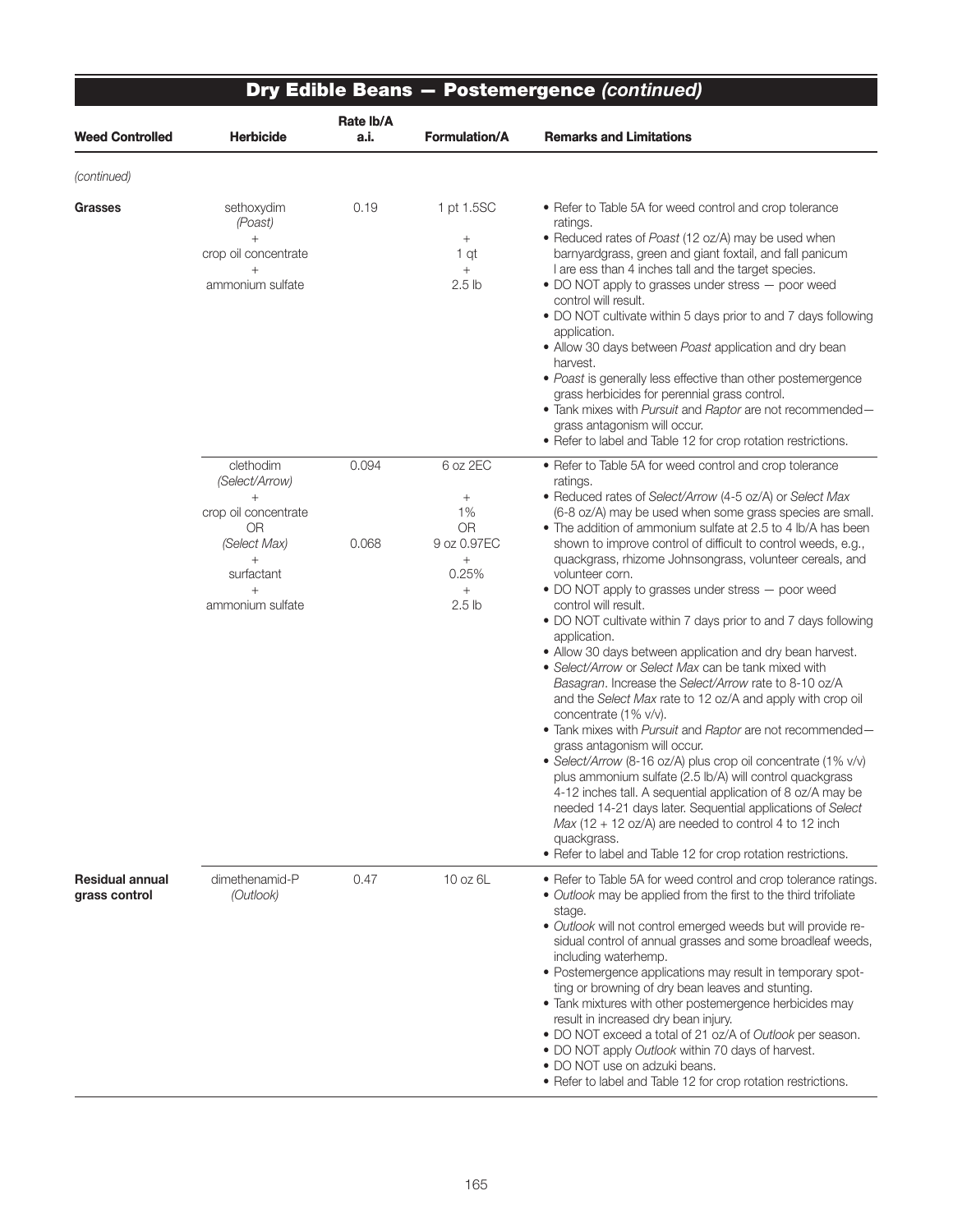| <b>Weed Controlled</b> | <b>Herbicide</b>                                                              | Rate Ib/A<br>a.i. | <b>Formulation/A</b>                                       | <b>Remarks and Limitations</b>                                                                                                                                                                                                                                                                                                                                                                                                                                                                                                                                                                                                                                                                                                                                                                                                                                                                                                                                                                                                                                                                                                                                                                                                                                                                                                                                                                                                                                                                                   |
|------------------------|-------------------------------------------------------------------------------|-------------------|------------------------------------------------------------|------------------------------------------------------------------------------------------------------------------------------------------------------------------------------------------------------------------------------------------------------------------------------------------------------------------------------------------------------------------------------------------------------------------------------------------------------------------------------------------------------------------------------------------------------------------------------------------------------------------------------------------------------------------------------------------------------------------------------------------------------------------------------------------------------------------------------------------------------------------------------------------------------------------------------------------------------------------------------------------------------------------------------------------------------------------------------------------------------------------------------------------------------------------------------------------------------------------------------------------------------------------------------------------------------------------------------------------------------------------------------------------------------------------------------------------------------------------------------------------------------------------|
| Annual broadleaves     | bentazon<br>(Basagran)<br>0R<br>Basagran 5L<br>$^{+}$<br>crop oil concentrate | 0.75              | 1.5 pt $4L$<br><b>OR</b><br>1.2 pt 5L<br>$\! + \!$<br>1 qt | • Refer to Table 5A for weed control and crop tolerance ratings.<br>• Most effective on small weeds. Check dry bean label for<br>specific rate and proper weed growth stage.<br>• Beans MUST HAVE one fully expanded trifoliate before<br>application.<br>• Use a minimum of 20 gal. water/A for adequate coverage.<br>• DO NOT apply if dry beans are under stress from herbicide<br>injury, cold or dry weather, or hail damage.<br>· For improved velvetleaf control 28% liquid nitrogen (2-4<br>qt/A) or ammonium sulfate (2.5 lb/A) can be used INSTEAD<br>OF crop oil concentrate. However, if common ragweed and<br>common lambsquarters are present, a crop oil concentrate<br>must also be included.<br>• Split applications of 1 pt + 1 pt (4L) or 0.8 pt + 0.8 pt (5L)<br>plus crop oil concentrate (1 pt + 1 pt) can be used for more<br>consistent common ragweed and lambsquarters control.<br>Make the first application when weeds are less than 1 inch<br>tall, and make second application 10-14 days later.<br>• For CANADA THISTLE and YELLOW NUTSEDGE control,<br>apply sequential applications of $1.5$ pt + $1.5$ pt (4L) or $1.2$<br>pt + 1.2 pt (5L) plus crop oil concentrate (1 $qt + 1 qt$ ) when<br>Canada thistle is 6-8 inches tall and yellow nutsedge is 4-6<br>inches. Make second application 7-10 days later.<br>• Allow 30 days between application and dry bean harvest.<br>• DO NOT use on adzuki beans.<br>• Refer to label and Table 12 for crop rotation restrictions. |
|                        | halosulfuron<br>(Permit)<br>$^{+}$<br>surfactant                              | 0.023             | 0.67 oz 75WG<br>$\! + \!\!\!\!$<br>0.25%                   | • Refer to Table 5A for weed control and crop tolerance ratings.<br>• Most effective on small weeds (less than 2 inches).<br>• Apply when beans have 1-3 trifoliate leaves.<br>• DO NOT apply if dry beans have begun to flower.<br>• Permit can be tank-mixed with other herbicides for additional<br>broadleaf and grass control.<br>• Dry bean varieties and classes vary in their tolerance to<br>Permit. From MSU research, CAUTION should be taken<br>when applying to kidney and black beans. Under adverse<br>conditions maturity of the treated crop can be delayed which<br>can affect harvest date, yield, and quality.<br>• DO NOT use on adzuki beans.<br>• DO NOT plant SUGARBEETS within 21 months of Permit<br>application.<br>• Refer to Table 12 for crop rotation restrictions.                                                                                                                                                                                                                                                                                                                                                                                                                                                                                                                                                                                                                                                                                                               |

#### Dry Edible Beans — Postemergence *(continued)*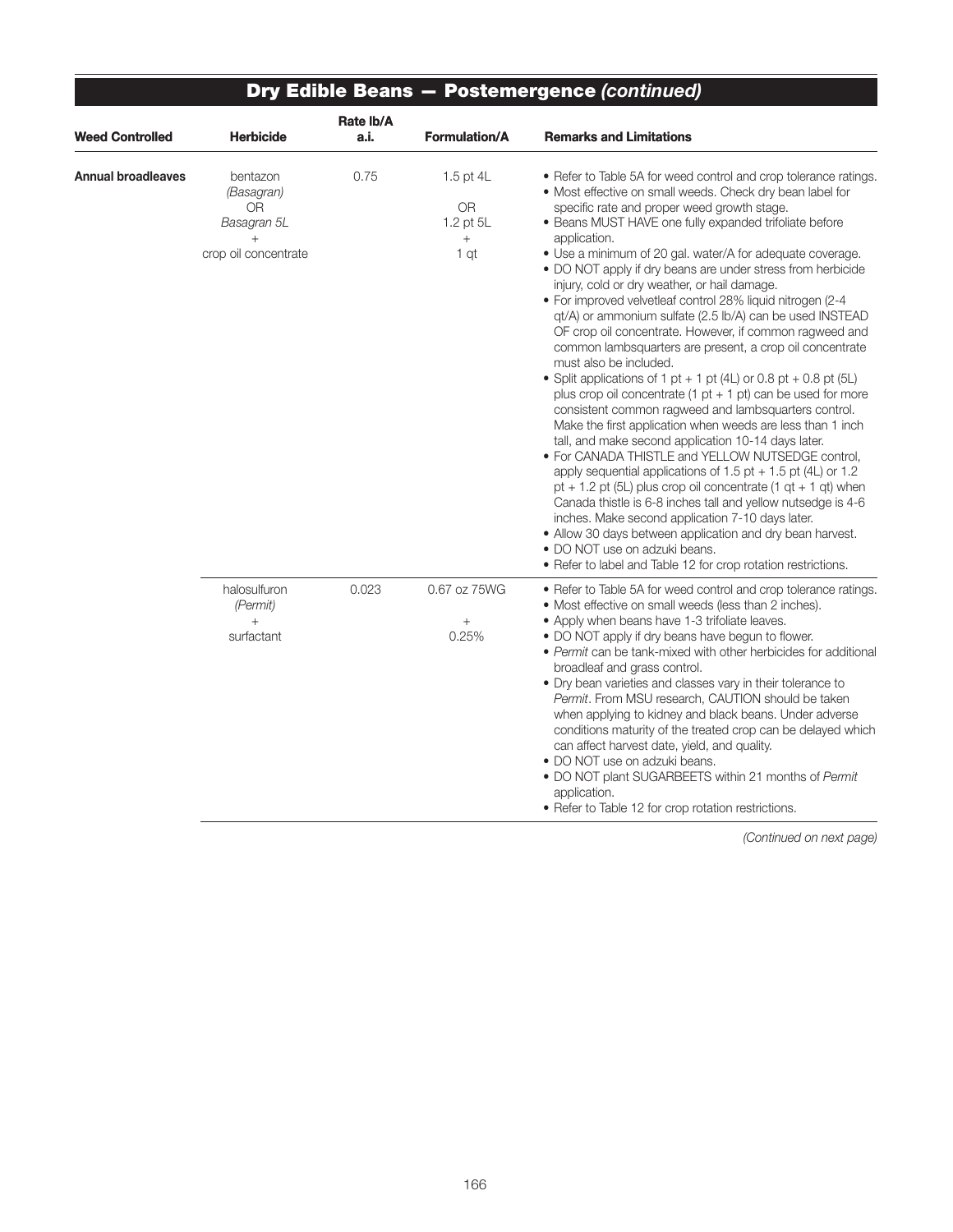|                        |                                                                                                                    |                   |                                                                                                 | <b>Dry Edible Beans - Postemergence (continued)</b>                                                                                                                                                                                                                                                                                                                                                                                                                                                                                                                                                                                                                                                                                                                                                                                                                                                                                                                                                                                                                                                                                                                                                                                                                                                                                                                  |
|------------------------|--------------------------------------------------------------------------------------------------------------------|-------------------|-------------------------------------------------------------------------------------------------|----------------------------------------------------------------------------------------------------------------------------------------------------------------------------------------------------------------------------------------------------------------------------------------------------------------------------------------------------------------------------------------------------------------------------------------------------------------------------------------------------------------------------------------------------------------------------------------------------------------------------------------------------------------------------------------------------------------------------------------------------------------------------------------------------------------------------------------------------------------------------------------------------------------------------------------------------------------------------------------------------------------------------------------------------------------------------------------------------------------------------------------------------------------------------------------------------------------------------------------------------------------------------------------------------------------------------------------------------------------------|
| <b>Weed Controlled</b> | <b>Herbicide</b>                                                                                                   | Rate Ib/A<br>a.i. | Formulation/A                                                                                   | <b>Remarks and Limitations</b>                                                                                                                                                                                                                                                                                                                                                                                                                                                                                                                                                                                                                                                                                                                                                                                                                                                                                                                                                                                                                                                                                                                                                                                                                                                                                                                                       |
| (continued)            |                                                                                                                    |                   |                                                                                                 |                                                                                                                                                                                                                                                                                                                                                                                                                                                                                                                                                                                                                                                                                                                                                                                                                                                                                                                                                                                                                                                                                                                                                                                                                                                                                                                                                                      |
| Annual broadleaves     | imazethapyr<br>(Pursuit)<br>$^{+}$<br>surfactant                                                                   | 0.031             | 2 oz 2L<br>$^{+}$<br>0.25%                                                                      | • Refer to Table 5A for weed control and crop tolerance ratings.<br>• Most effective on small weeds (less than 2 inches).<br>• Beans MUST HAVE one fully expanded trifoliate before<br>application.<br>. DO NOT apply if dry beans have begun to flower.<br>• Apply Pursuit with non-ionic surfactant (0.25% v/v).<br>• DO NOT add 28% liquid nitrogen (2.5% v/v) or ammonium<br>sulfate (2.5 lb/A) unless at least 8 oz of Basagran 4L is added<br>to "safen" this application.<br>• Increase the rate of Basagran 4L to 16 fl oz (4L) or 12.8 fl<br>oz (5L) when tank mixed with Pursuit to control common<br>cocklebur and jimsonweed.<br>• Delayed maturity may result from applications of Pursuit. DO<br>NOT apply if planting is delayed and frost is likely to occur<br>prior to maturity.<br>. DO NOT tank mix with postemergence grass herbicides -<br>grass antagonism will occur.<br>. Dry bean varieties vary in their sensitivity to Pursuit. Use ONLY<br>on navy, black turtle, pinto, kidney, and cranberry beans. DO<br>NOT use on DOMINO black or OLATHE pinto beans.<br>• DO NOT apply within 60 days of harvest.<br>• DO NOT use if sugar beets, cucumbers, canola or tomatoes<br>are in the rotation; requires 40 months and a soil bioassay.<br>• DO NOT use on adzuki beans.<br>• Refer to label and Table 12 for crop rotation restrictions. |
|                        | imazamox<br>(Raptor)<br>$+$<br>bentazon<br>(Basagran)<br>$^{+}$<br>crop oil concentrate<br>$+$<br>ammonium sulfate | 0.032<br>0.25     | 4 oz 1L<br>$^{+}$<br>8 oz 4L<br><b>OR</b><br>6.4 oz 5L<br>$+$<br>1%<br>$+$<br>2.5 <sub>lb</sub> | • Refer to Table 5A for weed control and crop tolerance<br>ratings.<br>• Most effective on small weeds (less than 2 inches).<br>• Beans MUST HAVE one fully expanded trifoliate before<br>application.<br>• DO NOT apply if dry beans have begun to flower.<br>• DO NOT apply if planting is delayed and frost is likely to<br>occur prior to maturity.<br>• Apply Raptor with crop oil concentrate (1% v/v) or a non-<br>ionic surfactant (0.25% v/v).<br>• At least 8 fl oz of Basagran 4L or 6.4 fl oz (5L) must be tank<br>mixed with Raptor, if ammonium sulfate (12-15 lb/100 gal) or<br>28% liquid nitrogen (2.5% v/v) are added. Basagran "safens"<br>this application.<br>• Increase the rate of Basagran to the 16 fl oz (4L) or 12.8 fl<br>oz (5L) when tank mixed with Raptor to control common<br>cocklebur and jimsonweed, and to provide good control of<br>common lambsquarters (less than 2 inch tall).<br>. DO NOT tank mix with postemergence grass herbicides -<br>grass antagonism will occur.<br>• DO NOT apply within 60 days of harvest.<br>• DO NOT use the combination of Raptor + Basagran on<br>adzuki beans. Basagran causes significant injury to adzuki<br>beans.<br>• Refer to label and Table 12 for crop rotation restrictions.                                                                                                    |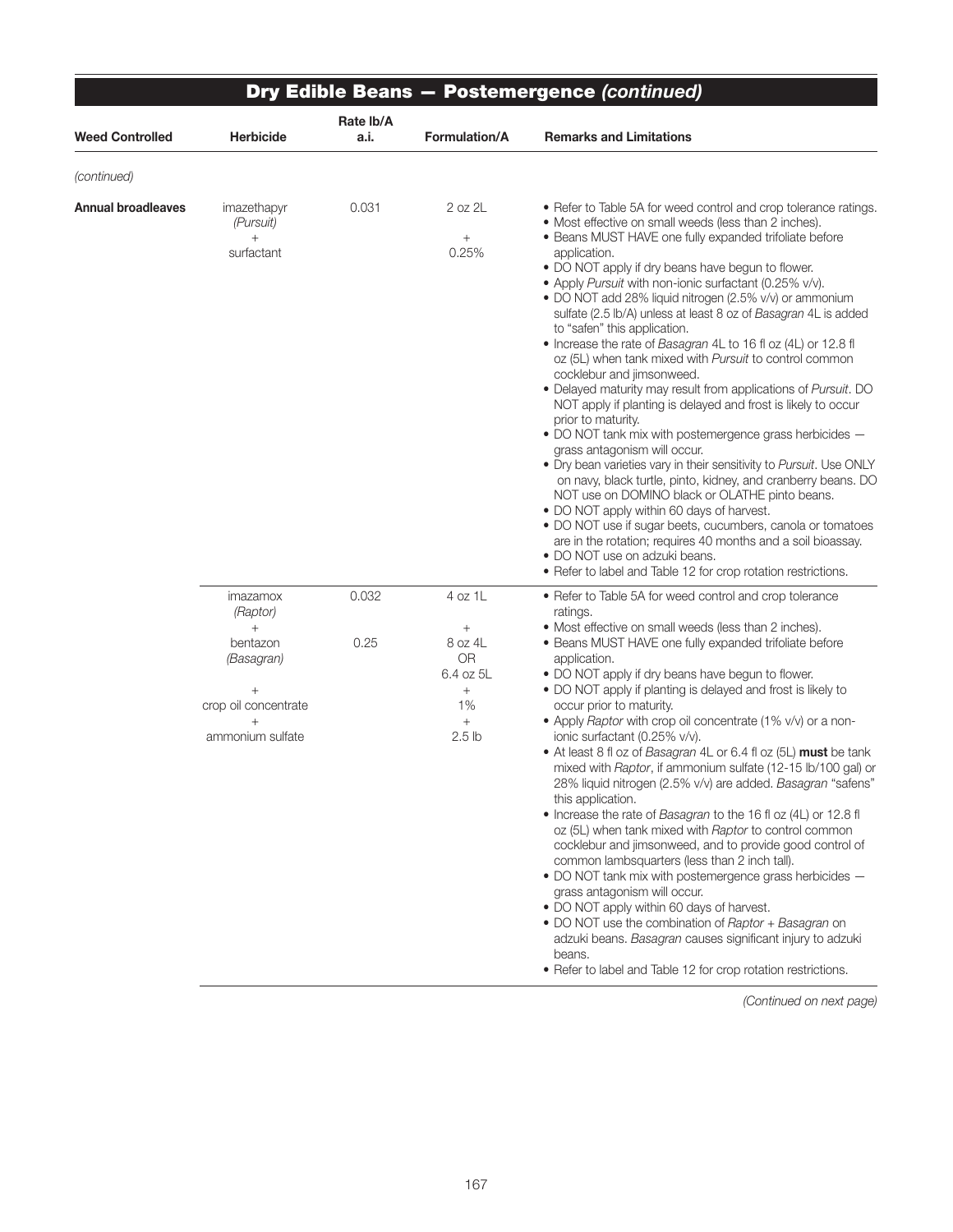|                        |                                                                                        | <b>Dry Edible Beans - Postemergence (continued)</b> |                                                |                                                                                                                                                                                                                                                                                                                                                                                                                                                                                                                                                                                                                                                                                                                                                                                                                                                                                                                                                               |  |  |  |  |  |
|------------------------|----------------------------------------------------------------------------------------|-----------------------------------------------------|------------------------------------------------|---------------------------------------------------------------------------------------------------------------------------------------------------------------------------------------------------------------------------------------------------------------------------------------------------------------------------------------------------------------------------------------------------------------------------------------------------------------------------------------------------------------------------------------------------------------------------------------------------------------------------------------------------------------------------------------------------------------------------------------------------------------------------------------------------------------------------------------------------------------------------------------------------------------------------------------------------------------|--|--|--|--|--|
| <b>Weed Controlled</b> | Herbicide                                                                              | Rate Ib/A<br>a.i.                                   | Formulation/A                                  | <b>Remarks and Limitations</b>                                                                                                                                                                                                                                                                                                                                                                                                                                                                                                                                                                                                                                                                                                                                                                                                                                                                                                                                |  |  |  |  |  |
| (continued)            |                                                                                        |                                                     |                                                |                                                                                                                                                                                                                                                                                                                                                                                                                                                                                                                                                                                                                                                                                                                                                                                                                                                                                                                                                               |  |  |  |  |  |
| Annual broadleaves     | fomesafen<br>(Reflex)<br>$^{+}$<br>surfactant                                          | 0.25                                                | $1$ pt $2L$<br>$+$<br>0.25%                    | • Refer to Table 5A for weed control and crop tolerance<br>ratings.<br>· Most effective on small weeds; common ragweed 4-inches<br>or less and eastern black nightshade 2-inches or less.<br>• Common ragweed less than 4-inches will be controlled with<br>0.5 pt/A of Reflex.<br>• Beans MUST HAVE one fully expanded trifoliate before<br>application.<br>• A non-ionic surfactant at 0.25-0.5% v/v or a crop oil concen-<br>trate at 0.5-1.0% v/v must be included for effective control.<br>• Reflex can be tank-mixed with Basagran, Raptor, or Pursuit.<br>Include a COC when tank-mixing Reflex + Basagran. ONLY<br>include a non-ionic surfactant when tank-mixing with Raptor<br>or Pursuit. DO NOT add AMS or 28%N.<br>• Reflex can be applied only in the Lower Peninsula of<br>Michigan.<br>• DO NOT apply Reflex or other fomesafen containing<br>products to the same field in CONSECUTIVE years.<br>• DO NOT apply within 45 days of harvest. |  |  |  |  |  |
|                        | basagran +<br>imazamox<br>(Varisto)<br>$+$<br>crop oil concentrate<br>ammonium sulfate | 0.68                                                | 21 oz 4.18L<br>$+$<br>1%<br>$^{+}$<br>$2.5$ lb | • Refer to Table 5A for weed control and crop tolerance<br>ratings.<br>• Varisto at 21 fl oz/A is equivalent to 21 fl oz (4L) or 16.8 fl oz<br>(5L) of Basagran and 4 fl oz/A of Raptor.<br>• Most effective on small weeds (less than 2 inches).<br>• Beans must have one fully expanded trifoliate before<br>application.<br>• DO NOT apply if dry beans have begun to flower.<br>. DO NOT tank-mix with postemergence grass herbicides -<br>grass antagonism will occur.<br>• DO NOT apply within 30 days of harvest.<br>• DO NOT use on adzuki beans.<br>• Refer to label and Table 12 for crop rotation restrictions.                                                                                                                                                                                                                                                                                                                                    |  |  |  |  |  |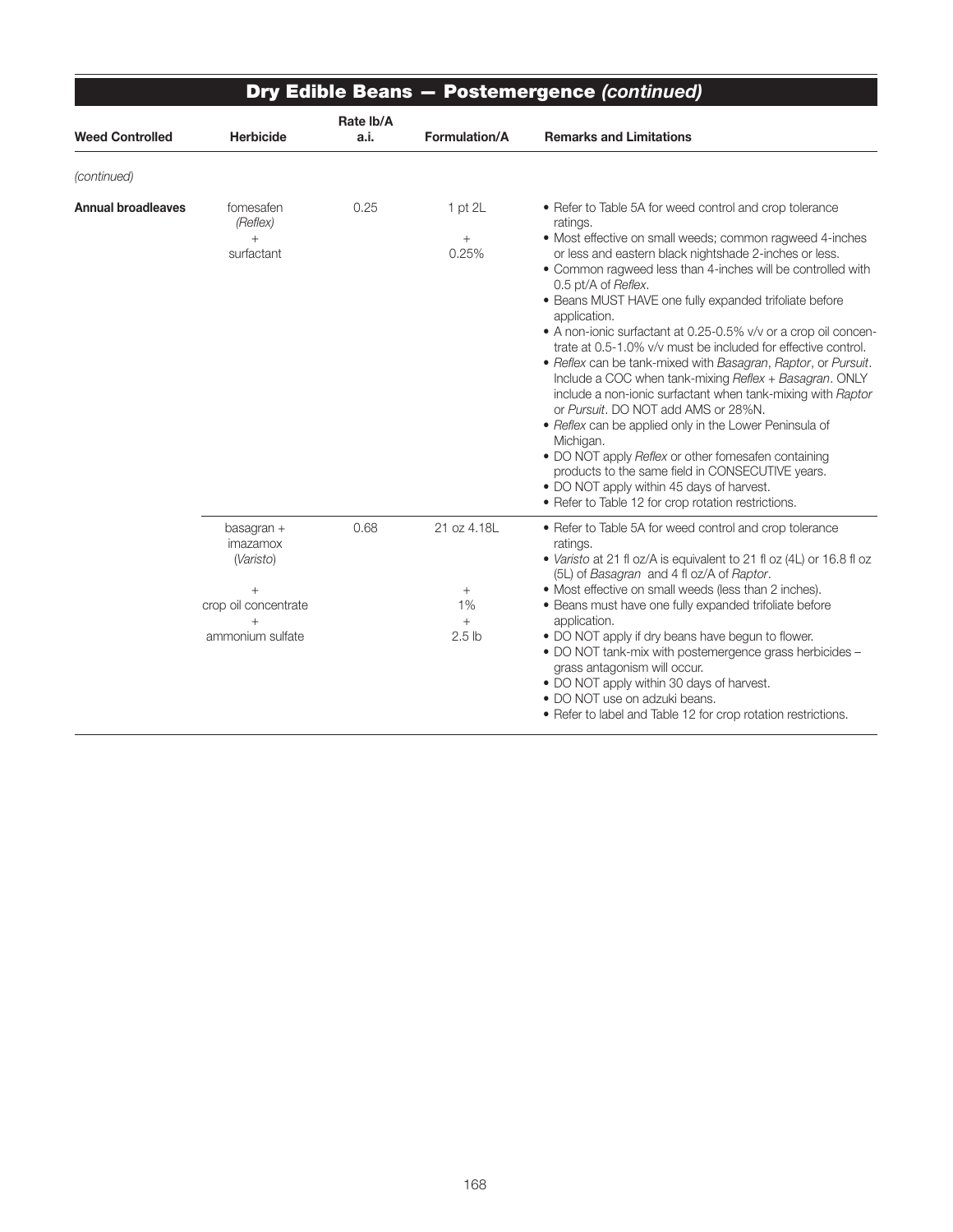# Table 5C – Preharvest Treatments in Dry Edible Beans

| <b>Weed Controlled</b> | <b>Herbicide</b>                                                         | Rate Ib/A<br>a.i. | <b>Formulation/A</b>                                            | <b>Remarks and Limitations</b>                                                                                                                                                                                                                                                                                                                                                                                                                                                                                                                                                                                                                                                                                                                                                                                                                                                                                                                                                                                                                                     |
|------------------------|--------------------------------------------------------------------------|-------------------|-----------------------------------------------------------------|--------------------------------------------------------------------------------------------------------------------------------------------------------------------------------------------------------------------------------------------------------------------------------------------------------------------------------------------------------------------------------------------------------------------------------------------------------------------------------------------------------------------------------------------------------------------------------------------------------------------------------------------------------------------------------------------------------------------------------------------------------------------------------------------------------------------------------------------------------------------------------------------------------------------------------------------------------------------------------------------------------------------------------------------------------------------|
| <b>Preharvest</b>      | glyphosate<br>(many)<br>$+$<br>ammonium sulfate                          | $0.75$ lb a.e.    | See Table 10<br>$+$<br>17 lb/100gal                             | • Glyphosate should ONLY be used to control weeds that<br>hinder harvest.<br>. Not all glyphosate products are labeled for <b>Preharvest</b><br>application in dry edible beans. Consult product labels for<br>legal applications. Roundup branded products, Duramax,<br>Durango DMA, Touchdown Total and Traxion are some<br>glyphosate products that are currently labeled.<br>• DO NOT use glyphosate for vine desiccation - residues<br>of glyphosate have been found in harvested beans if<br>applications are made too early.<br>• Glyphosate should be applied when beans are in the hard<br>dough stage (30% moisture or less).<br>• Some buyers will not purchase beans treated with<br>glyphosate, consult your buyer prior to using glyphosate as<br>a preharvest herbicide treatment.<br>• Glyphosate applications should be made at least 7 days<br>before harvest.<br>• ONLY one application should be made per year.<br>. DO NOT apply glyphosate to beans grown for seed.<br>• DO NOT feed treated vines and hay from these crops to<br>livestock. |
|                        | paraquat<br>(Gramoxone SL 2.0)<br>0R<br>(Gramoxone SL 3.0)<br>surfactant | $0.3 - 0.5$       | 1.2-2 pt 2SL<br><b>OR</b><br>0.8-1.33 pt 3SL<br>$^{+}$<br>0.25% | · Gramoxone is a restricted-use pesticide. Certified<br>applicators are now required to complete a paraquat specific<br>training prior to use of Gramoxone. The paraquat training<br>course can be found online at: www.epa.gov/pesti<br>cide-worker-safety/paraquat-dichloride-training-certi<br>fied-applicators.<br>• Apply when crop is mature, at least 80% of the pods are<br>yellowing and mostly ripe and no more than 40% (bush-type<br>beans) or 30% (vine-type beans) of the leaves are still green.<br>• Always add a non-ionic surfactant at 0.25% v/v or a crop oil<br>concentrate at 1% v/v<br>• Apply by air in 5 gal water/A or by ground in 20-40 gal of<br>water/A<br>• If growth is lush and vigorous, make either a single application<br>of the higher rate of Gramoxone SL; or split applications at<br>the lower rates. Split applications may improve vine coverage.<br>DO NOT exceed 2.0 pt/A of Gramoxone SL 2.0 or 1.33 pt/A<br>of Gramoxone SL 3.0.<br>• Do not harvest within 7 days of application.                                 |
|                        | paraquat<br>(Parazone)<br>$^{+}$<br>surfactant                           | 0.5               | 1.33 pt 3SL<br>$^{+}$<br>0.25%                                  | • Parazone is a restricted-use pesticide. Certified applicators<br>are now required to complete a paraquat specific training<br>prior to use of Parazone. The paraquat training course can<br>be found online at: www.epa.gov/pesticide-worker-saf<br>ety/paraquat-dichloride-training-certified-applicators.<br>· Parazone contains the same active ingredient as<br>Gramoxone SL (paraquat).<br>• See the Remarks and Limitation section for Gramoxone SL 3.0.                                                                                                                                                                                                                                                                                                                                                                                                                                                                                                                                                                                                   |